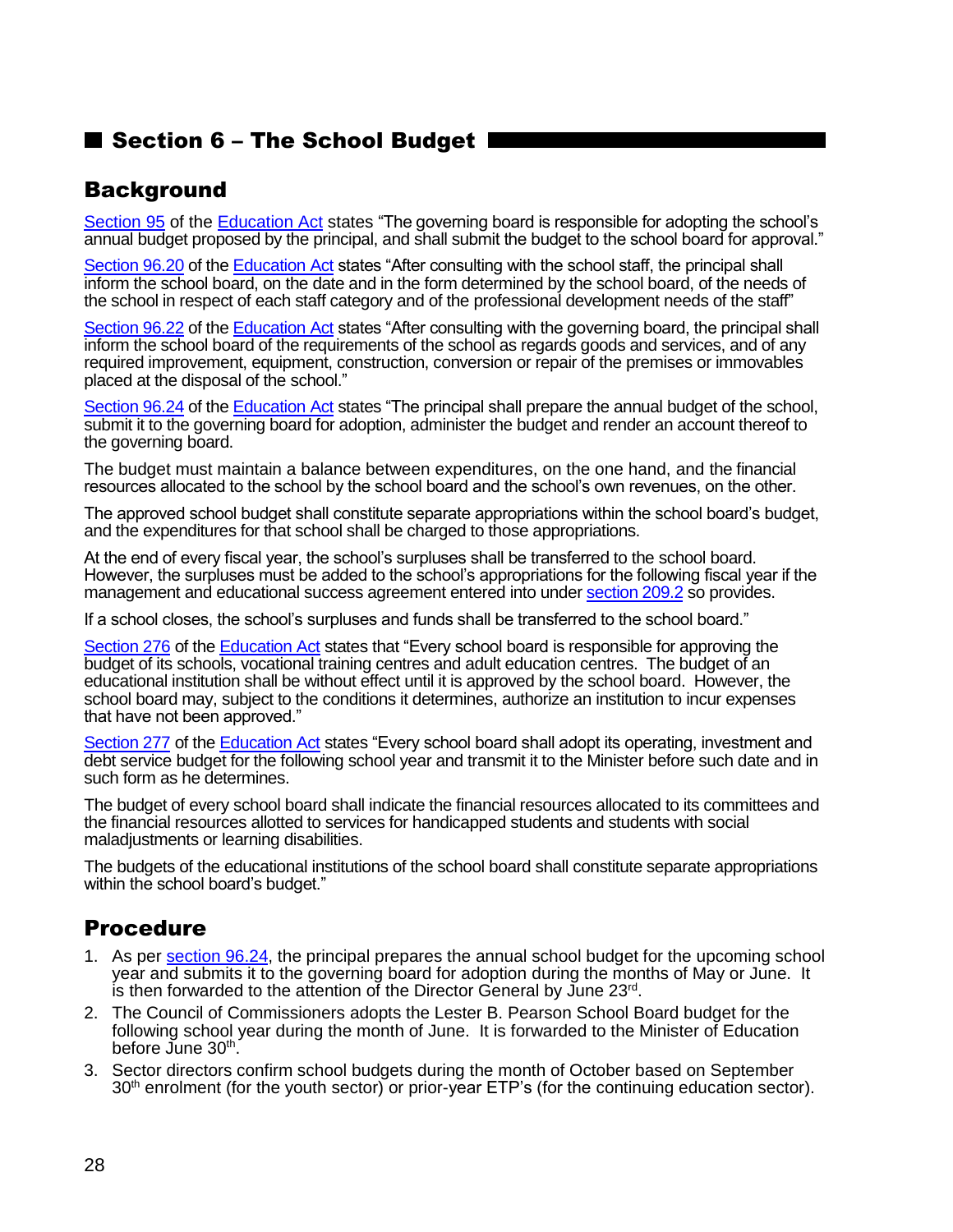- 4. Principals and centre directors propose and governing boards adopt the "November revised" school budget for the current year. The budget is submitted by December 15th to the sector director for written approval.
- 5. Principals and centre directors provide Financial Services with the school's budget breakdown in November.
- 6. Financial Services inputs the school budgets into the school board accounting system during November and early December.

The day-to-day administration of the budget is the responsibility of the principal/centre director.

## School-Based Funds

Each school and centre has its own bank account.

The school and centre collects consumable fees, field trip costs, extracurricular activities fees, etc. from parents and students. The school or centre may also draw from its budget allocation at the board level by submitting receipts for expenses incurred at the school and centre level.

Cheques written are signed by the school principal or centre director and one other authorized employee of the school or centre. Schools and centres submit a bank reconciliation monthly to Financial Services. Two Financial Services technicians are available to provide support to schools & centres throughout the year.

At each school, there is a designated employee to perform the accounting functions.

In early October, Financial Services forwards prior year financial statements to the schools and centres. The principals and centre directors add the November revised budget to the template and presents it to the governing board. Financial Services provides each school and centre with a March  $31<sup>st</sup>$  update of actual revenues and expenses. This update is presented to the governing board with the following year's June proposed budget.

## Board-Based Funds

The school board decentralizes a budget allocation to each school and centre following confirmation of the official September 30th enrolment. Schools and centres access these budgets by:

- ordering goods through the Purchasing Department of the school board
- arranging service contracts through Payroll Services or Financial Services (e.g. for extracurricular activities, lunch activities)
- submitting receipts for local expenses to Financial Services.

#### **Fund 1 (Operating funds)**

Operating funds are used for purchases that are depleted within one school year.

Using the official September 30th enrolment for that year, the school board assigns the operating budget on a "per student" basis. (At the elementary level, there is also a standard "site-based" grant of \$10,000.)

Operating expenses include:

- consumable materials (for pedagogical use, often derived from school fees paid by parents)
- administration expenses
- printing contracts and paper supplies (photocopiers)
- library supplies
- audio-visual supplies
- computer software and supplies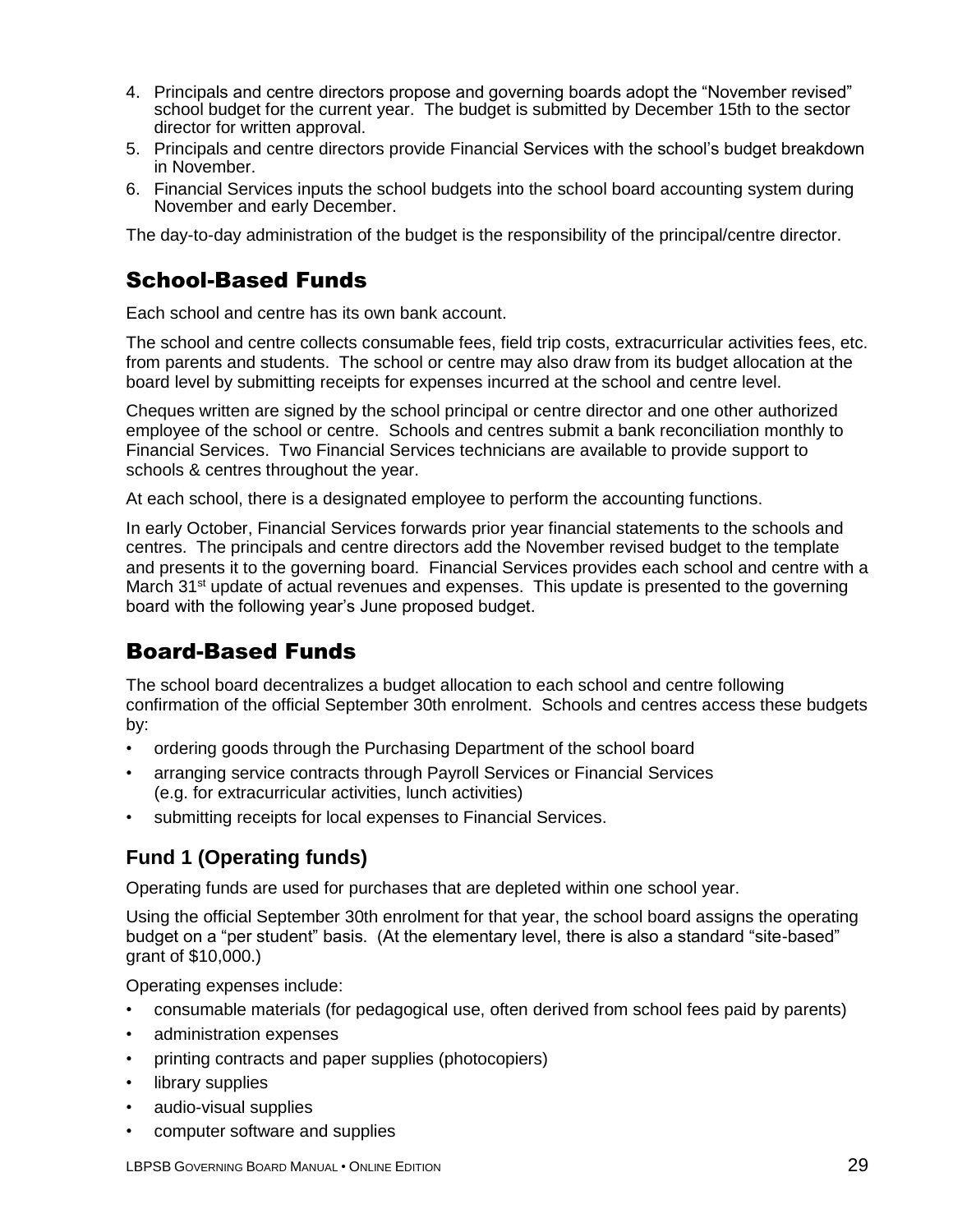- telephone and delivery costs.
- small furniture expenses

Special allocation (discretionary funds that are allocated by the board when possible) could also be included in Fund 1. The principal or centre director may propose using any special allocation for short term, temporary human resources or materials of any kind, at his/her discretion. He/she will present it to the governing board for approval.

### **Fund 2 (Capital funds)**

Capital funds are used for purchases of a more lasting nature. The school board assigns the capital budget on a "per student" basis, using the official September 30th enrolment for that year.

Capital purchases may include:

- computer hardware
- tables and chairs
- furniture
- appliances
- playground equipment
- building upgrades.

If overspent, deficits in Funds 1 and 2 must be covered by funds from the school's bank account.

#### **Fund 3 (Salaries)**

Salaries are the responsibility of the school board and are not presented to governing boards in any way.

#### **Fund 4 (Daycare and Lunch Program)**

Elementary schools are assigned operating funds in Fund 4 for daycare/lunch program salaries, materials, capital expenditures, snacks, etc. Daycare grants from the MEESR are used to cover a portion of the daycare expenses. The school also collects user fees from parents to cover the balance of daycare expenses and the lunch program expenses. The school issues cheques to the school board to cover these expenses. This fund should be included in the school's budget to be adopted by the governing board.

#### **Fund 5 (Special Programs)**

This is a fund which is assigned to the principal or centre director. Budget lines in this fund vary from year to year, since many are dependent on grants that have specific guidelines. These are "in-and-out" budgets.

Some of these might include:

- student teachers
- director's days (teacher substitution)
- early literacy project
- PELO (3rd language training)
- homework assistance program

# The School Budget Template

The current, five-column budget template used by principals and centre directors for submitting a proposed budget to governing boards was standardized across the Lester B. Pearson School